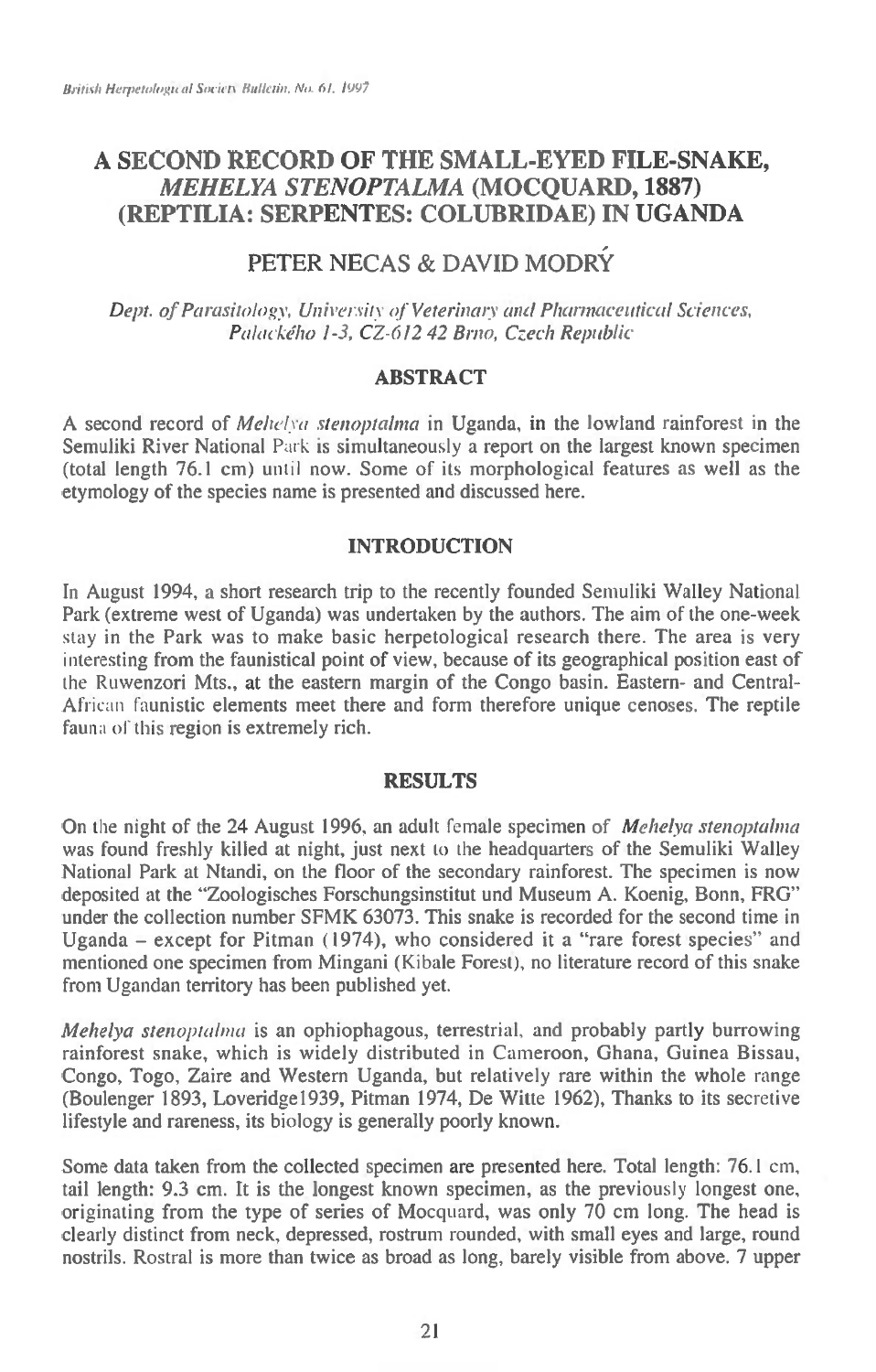

*Plate 1. Mehelya stenoptakma* from Ntandi, Semuliki National Park, eastern Uganda



Plate 2. Secondary forest near Ntandi, Semuliki National Park, eastern Uganda habitat of *Mehelya stenoptakma*